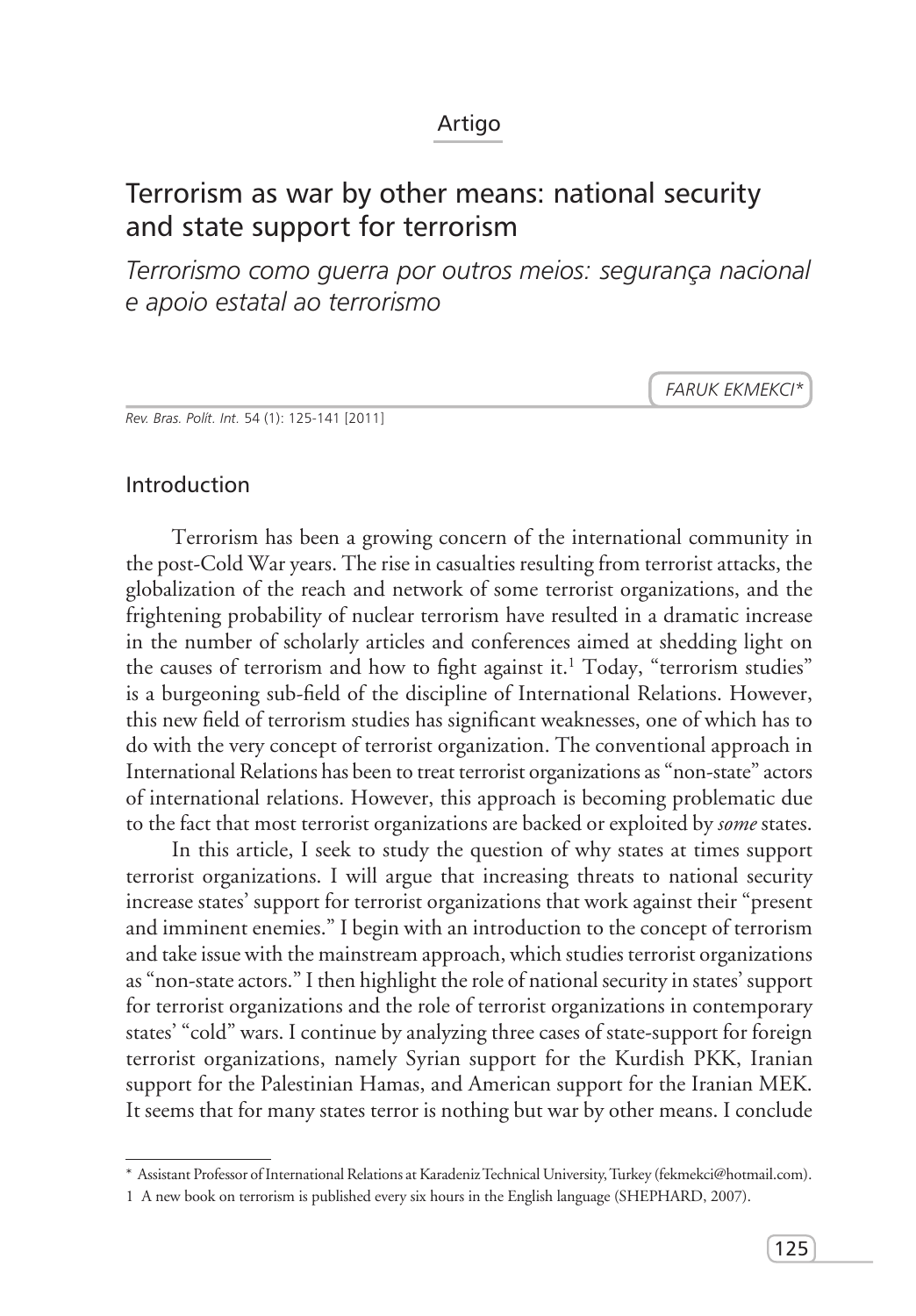with an elaboration on the importance of my analysis for effectively fighting against global terror.

## Terrorism

As is the case for many other concepts in social science, there is neither an academic nor a political consensus on how to define terrorism. Surely, there is virtue in scholarly disagreement. But, unlike in many other cases, the disagreement on the definition of terrorism is not just an intellectual matter; rather, it has grave consequences for states' policies toward particular militant or terrorist organizations.

A troubling weakness in the study of "war against" terrorism is that terrorism is typically defined in ways that absolve states both from their own terror-like crimes and from their complicity in terrorists' acts. The conventional approach in International Relations has been treating terrorist organizations as "non-state" actors of international relations (HOFFMAN, 1999; BYMAN, 2005) and terrorism as a "tool of the powerless" (JUERGENSMEYER, 2000; NICHOLSON, 2003). But there are two major problems with this "terrorists as non-state actors" and "terrorism as tool of the powerless" approach. First, some of the relatively concrete definitions of terrorism (such as the one adopted in a 2005 U.N. General Assembly report, "any action constitutes terrorism if it is intended to cause death or serious bodily harm to civilians or non-combatants with the purpose of intimidating a population or compelling a Government or an international organization to do or abstain from doing any act"<sup>2</sup>, or the one in the U.S. Code of Federal Regulations, "the unlawful use of force and violence against persons or property to intimidate or coerce a government, the civilian population, or any segment thereof, in furtherance of political or social objectives"3 ) could indeed cover certain acts of states as well, such as the nuclear bombing of Hiroshima and Nagasaki by the United States (WALDRON, 2004, p. 18), Indonesia's campaign of violence in East Timor between 1975–1999 (TANTER, BALL, & KLINKEN, 2005), or "dirty war" in Chile during the Pinochet regime (DINGES, 2004). Yet, for a mixture of political and academic reasons, state terrorism has been marginalized in terrorism studies (JACKSON, 2008).4

<sup>2</sup> United Nations General Assembly, "In Larger Freedom: Towards Development, Security and Human Rights for All," 21 March, 2005. Available online at: <http://www.un-ngls.org/orf/UNreform/UBUNTU-1.pdf>.

<sup>3 28</sup> C.F.R. Section 0.85. See <http://cfr.vlex.com/vid/0-85-general-functions-19677030>.

<sup>4</sup> A personal anecdote of former American ambassador Edward Peck (DEMOCRACY NOW, 2006) is very revealing on the political nature of defining terrorism: "In 1985, when I was the Deputy Director of the Reagan White House Task Force on Terrorism, they asked us—this is a Cabinet Task Force on Terrorism; I was the Deputy Director of the working group—they asked us to come up with a definition of terrorism that could be used throughout the government. We produced about six, and each and every case, they were rejected, because careful reading would indicate that our own country had been involved in some of those activities. After the task force concluded its work, Congress got into it, and you can Google into U.S. Code Title 18, Section 2331, and read the U.S. definition of terrorism. And one of them in here says—one of the terms, 'international terrorism' means 'activities that,' I quote, 'appear to be intended to affect the conduct of a government by mass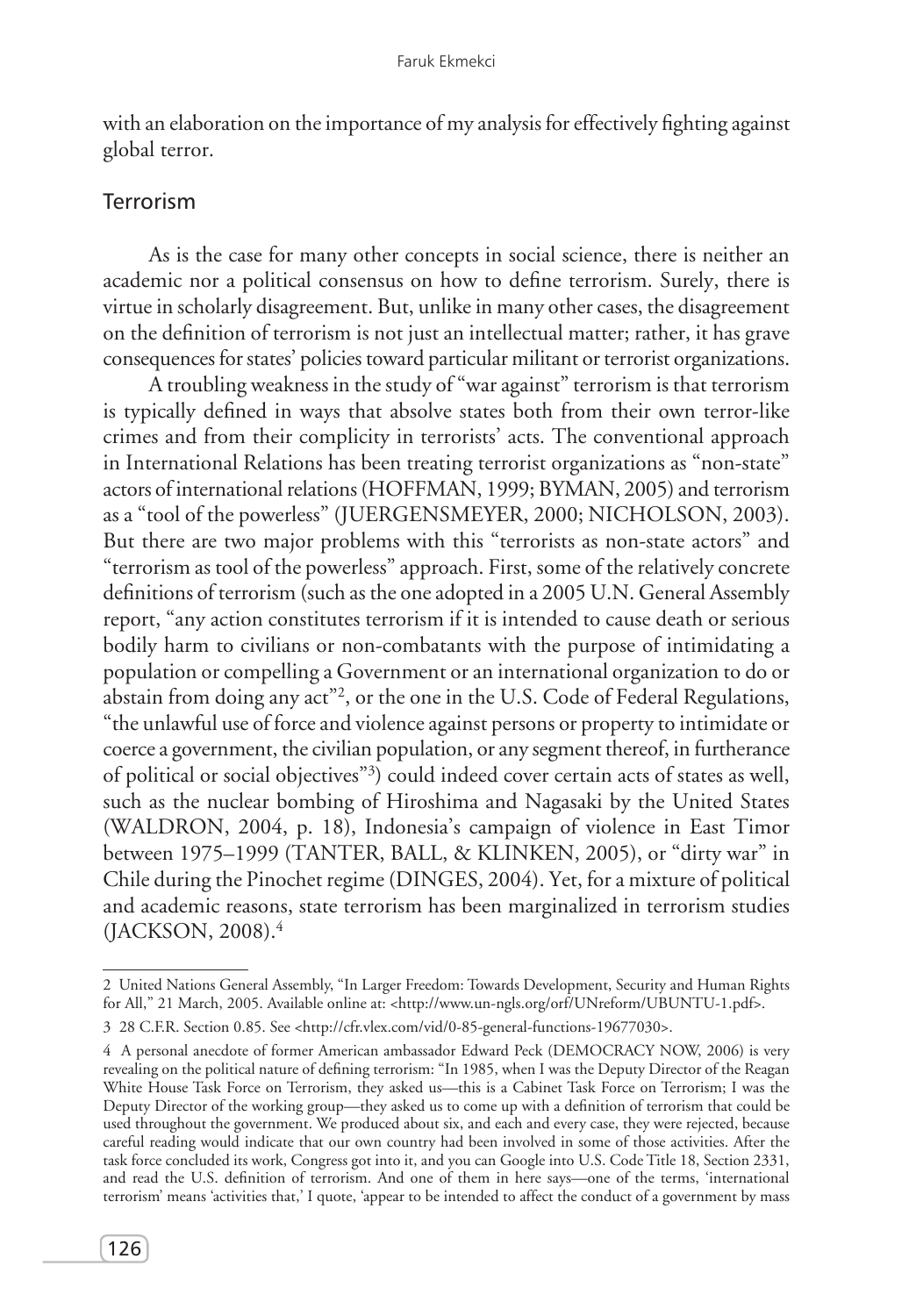The second major problem with the mainstream approach to terrorism, which is the subject matter of this paper, is that most terrorist organizations have been supported or exploited by *some* states. Terrorist organizations have been tools of the "powerful" as much as terrorism has been the tool of the powerless. Major terrorist organizations like the Palestinian Hamas, the Kurdish PKK, or the Iranian MEK have been exploited by multiple states as mercenaries against their enemies. It would be far-fetched to argue that terrorist organizations are creations of foreign states; however, it would be equally far-fetched to assume that such major terrorist organizations like Hamas, the PKK, or the MEK could have reached more than a fraction of their material capability without the support of foreign states. State support has played a key role in the strength and effectiveness of many terrorist organizations, if not in their birth—which moves us to the next section.

### State supporters of terrorism

Although all governments have condemned terrorism in rhetoric, many states provided valuable support to terrorist organizations at one time or another. Indeed, most modern terrorist organizations have been backed (or at least tolerated) by at least one state. "During the 1970s and 1980s, almost every important terrorist group had some ties to at least one supportive government," notes terrorism expert Daniel Byman (2005, 1). Unfortunately, things have not changed much since then.

Why have so many terrorist organizations been supported by states in the post-WWII era? Motives that lead states to support foreign terrorist organizations are many. Ideology (as in the case of Cuban support for the Marxist FARC), religion (as in the case of Iranian support for Shiite Hezbollah), and domestic/electoral concerns (as in the case of early Indian support to Tamil Tigers [LUTZ & LUTZ, 2004, 218-9]) can be cited among factors that motivate a state to support a terrorist organization. But a more common state motivation for supporting terrorism is national security. In almost all major cases of state support for terrorism (such as Syrian and Greek support for the PKK, Iranian and Iraqi support for Hamas, Iranian support for Hezbollah, Iraqi and American support for the MEK, American support for Cuban CORU, or Pakistani support for several militant and terrorist organizations in Kashmir), the fact that the supported terrorist organization is or was fighting against a threatening enemy state is or was the major reason for these states' support for the given terrorist organizations. In all these cases, states' support for terrorist organizations was driven by a desire to weaken an enemy by using proxies and/or to use this support as a bargaining chip against their enemies. As advancement in military technology has made modern wars extremely costly and devastating, hence almost "unthinkable," all-out wars between established states

destruction, assassination or kidnapping.' Yes, well, certainly, you can think of a number of countries that have been involved in such activities. Ours is one of them. Israel is another. And so, the terrorist, of course, is in the eye of the beholder…".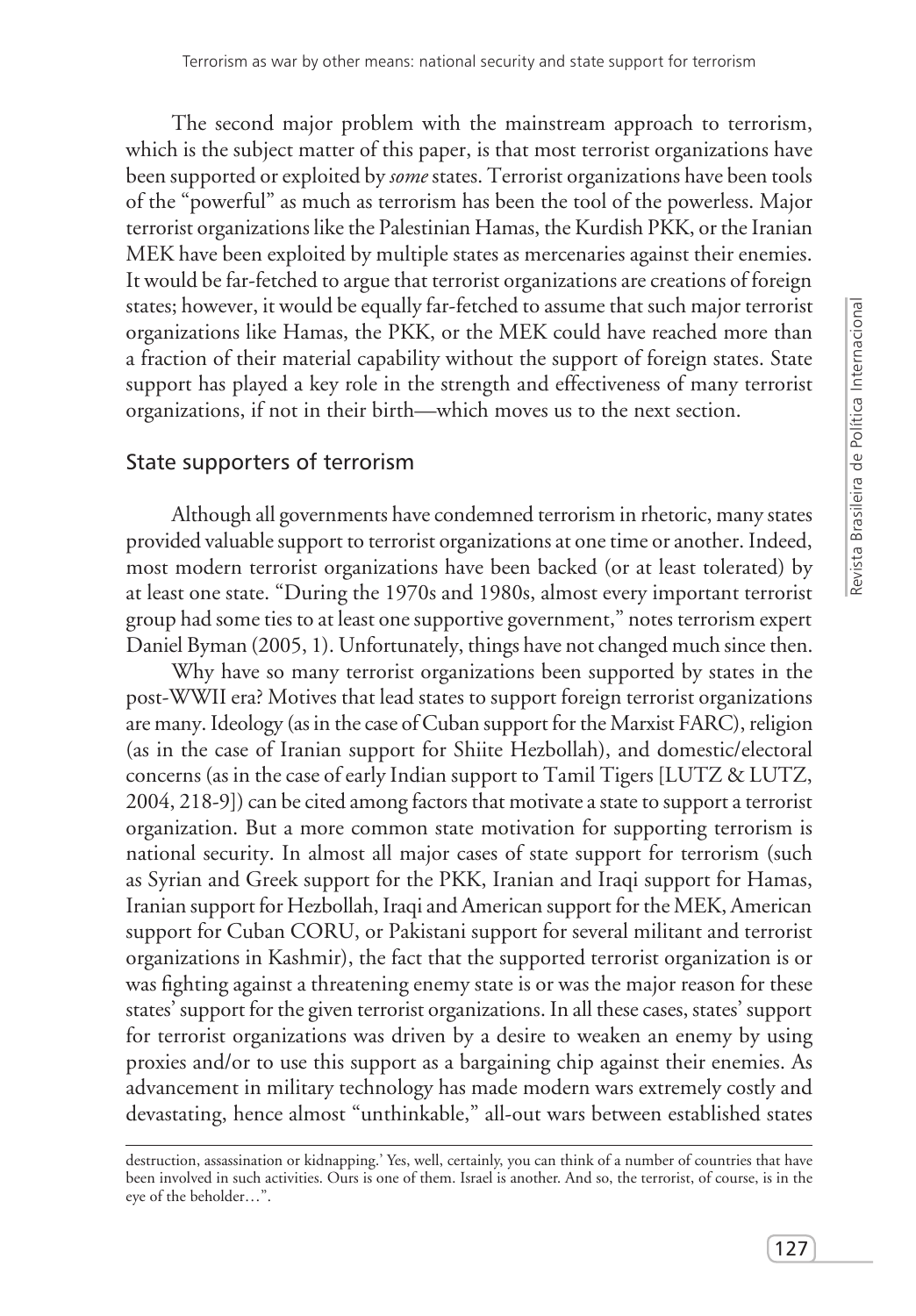with comparable powers are nearly "a thing of the past" (KALDOR, 1999, 5; see also KEEGAN, 1993, 59). A conventional war between Turkey and Greece, Israel and Iran, Pakistan and India, or Colombia and Venezuela will bring to both parties of the conflict enormous devastation, regardless of who wins the war eventually. In such a context, terrorist organizations have provided many states a less costly alternative to direct confrontation with the enemy in both economic and political terms. Indeed, as early as 1987, the then U.S. Deputy Secretary of State, John C. Whitehead, recognized that terrorism was "a new pattern of low technology and inexpensive warfare against the West and its friend" (WHITEHEAD, 1987, 70). Whitehead was most probably right, except that terrorism and terror organizations are used not just "*against* the West and its friends" but "*by* the West and its friends" as well.

For the state supporters of terrorist organizations, these organizations have not only been less expensive mercenaries, but they have also allowed a degree of "plausible deniability." (CHOMSKY, 2003, 6; BYMAN, 2005, 22; BYMAN & KREPS, 2010, 6). States supporting foreign terrorist organizations against their enemies avoid direct responsibility for the violent acts of their "agents," thereby lessening the chances of retaliation from the enemy. Additionally, given the clandestine nature of the support, the domestic cost is likely to be less than that of an open coercive operation in case of failure (STOHL, 2003, 13). Thus, increasing costs of modern wars and deniability of state-sponsored terrorism have led both parties of such rivalries as India-Pakistan and Iran-Israel to forego real wars in favor of engaging in a "Cold War" wherein both parties aid terrorist groups in the other country (LUTZ & LUTZ, 2004, 61; PARSI, 2007, 177-9; HERSH, 2006). In the eternal game of balance of power/threat, terrorist organizations are the new balancing tools.

In the remainder of this section, I analyze three cases of state support for terrorist organizations that target an "enemy state."

### Iran and Hamas

The *Harakat al-Muqawama al-Islamiyya* (Hamas)—Islamic Resistance Movement—is a Palestinian militant organization that emerged in the 1980s. Its charter calls for the destruction of the state of Israel and the creation of a Palestinian Islamic state in the area that is now Israel, the West Bank, and Gaza (MISHAL & SELA, 2006, 175). Hamas has been targeting Israeli civilians since 1993. Hamas militants have carried out dozens of suicide bombings in Israeli property as well as in occupied Palestinian territories, claiming hundreds of lives. Since 2002, the group has also been firing Qassam rockets into Israel, in a campaign that has not been very fatal but has nevertheless terrorized Israeli citizens in southern Israel. Hamas has been listed as a terrorist organization by the U.S., the European Union, and a few other countries. Hamas is certainly not the most militant group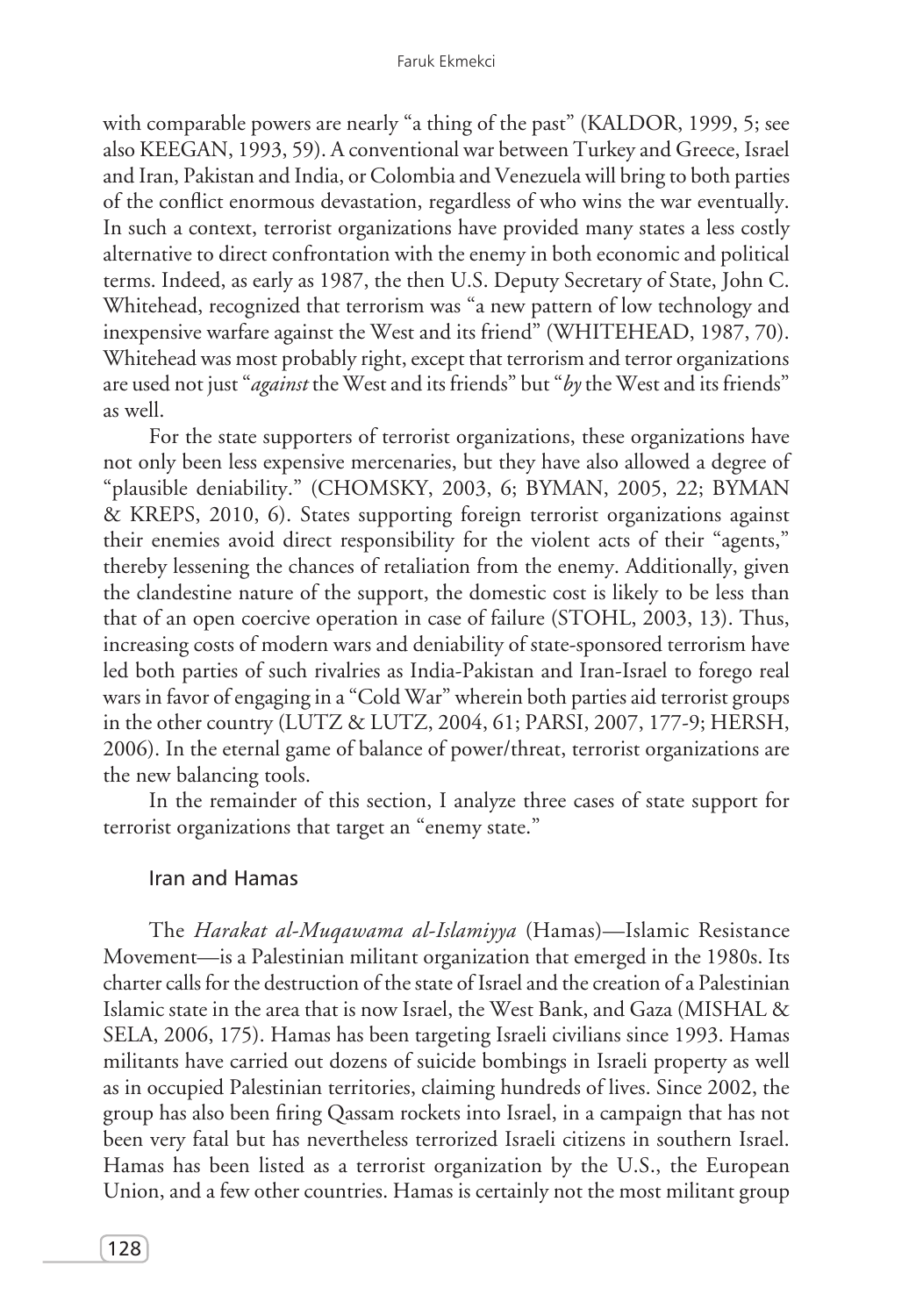in Palestine, but it is the most influential because of its size, social network, and popular support (ROY, 2003).

Both militant and non-militant Palestinian groups have received significant economic and political support from almost all Muslim parties to the Arab-Israeli conflict. Since early 1990s Iran has been one of Hamas' major foreign supporters (MISHAL & SELA, 2006, 97-8). Currently, Iran is a major supporter of Hamas' official non-conciliatory stance on Israeli-Palestinian peace process (even at times more so than Hamas itself). Iran also has provided valuable economic support to the organization through various channels. Although the total sum of Iranian financial aid to Hamas is unknown, it is estimated to be several million dollars (ABU-AMR, 1994, 88; LEVITT & ROSE, 2007, 172) According to GlobalSecurity.com, Iran contributes US\$ 3 million annually to Hamas funds (which is 6% of Hamas' estimated US\$ 50 million budget).<sup>5</sup>

There is a good amount of controversy over Iranian motives for supporting Hamas. Ideology, religion, geo-strategy, and national security are among potential motivations. Notwithstanding what the Islamic Republic's persistent anti-American and anti-Israeli rhetoric might *prima facie* suggest, an overall assessment of the post-revolution Iranian foreign policy and some Iranian overtures in the last decade suggest that Iranian support to Hamas is more about geopolitics and security than ideology and religion. To start with, an emerging consensus among scholars of Iranian politics is that Iranian foreign policy has been guided more by "geopolitical realism" than by ideological zeal, particularly since the end of Iran-Iraq War (KARSH, 1989; ABRAHAMIAN, 1993; ALAM, 2000; RAMAZANI, 2004; PARSI, 2007; MAFINEZAM & MEHRABI, 2008; WEHREY et al., 2009). "[T]he behavior of Khomeini and the Islamic Republic has been determined less by scriptural principles than by immediate political, social, and economic needs. The more we dig under the surface, the less we find of fundamentalism and more of pragmatic—even opportunistic—populism," asserts Ervand Abrahamian, one of the leading experts on modern Iranian politics (1993, 4).<sup>6</sup>

Although both Hamas and the regime in Tehran are Islamists, the former is Sunni fundamentalism, whereas the latter is Shiite. The historical rivalry between the two sects of Islam is well-known. A telling manifestation of the religious rift between Hamas and Iran was Hamas' (along with other Sunni Arabs) siding with Iraq in the Iran-Iraq war. When we consider the traditional prudence in Iranian foreign policy and the religious rift between Hamas and the Iranian regime,

<sup>5</sup> GlobalSecurity.org, *Hamas Funding*. Available online at: <http://www.globalsecurity.org/military/world/para/ hamas-funds.htm>.

<sup>6</sup> Former Deputy Foreign Minister of Iran Abbas Maleki endorses this point: "Ideology means that we must have pro-Muslim policies in all of the world. Yes we claim to be pro-Muslim in all of the world… but we didn't support Chechen Muslims" (quoted in PARSI, 2007, 263). In line with Maleki's statement, former Iranian President Rafsanjani famously said in two occasions: "Our ideology is flexible. We can choose expediency on the basis of Islam," and "To put the country in jeopardy on the ground that we are acting on Islamic basis is not at all Islamic" (ibid).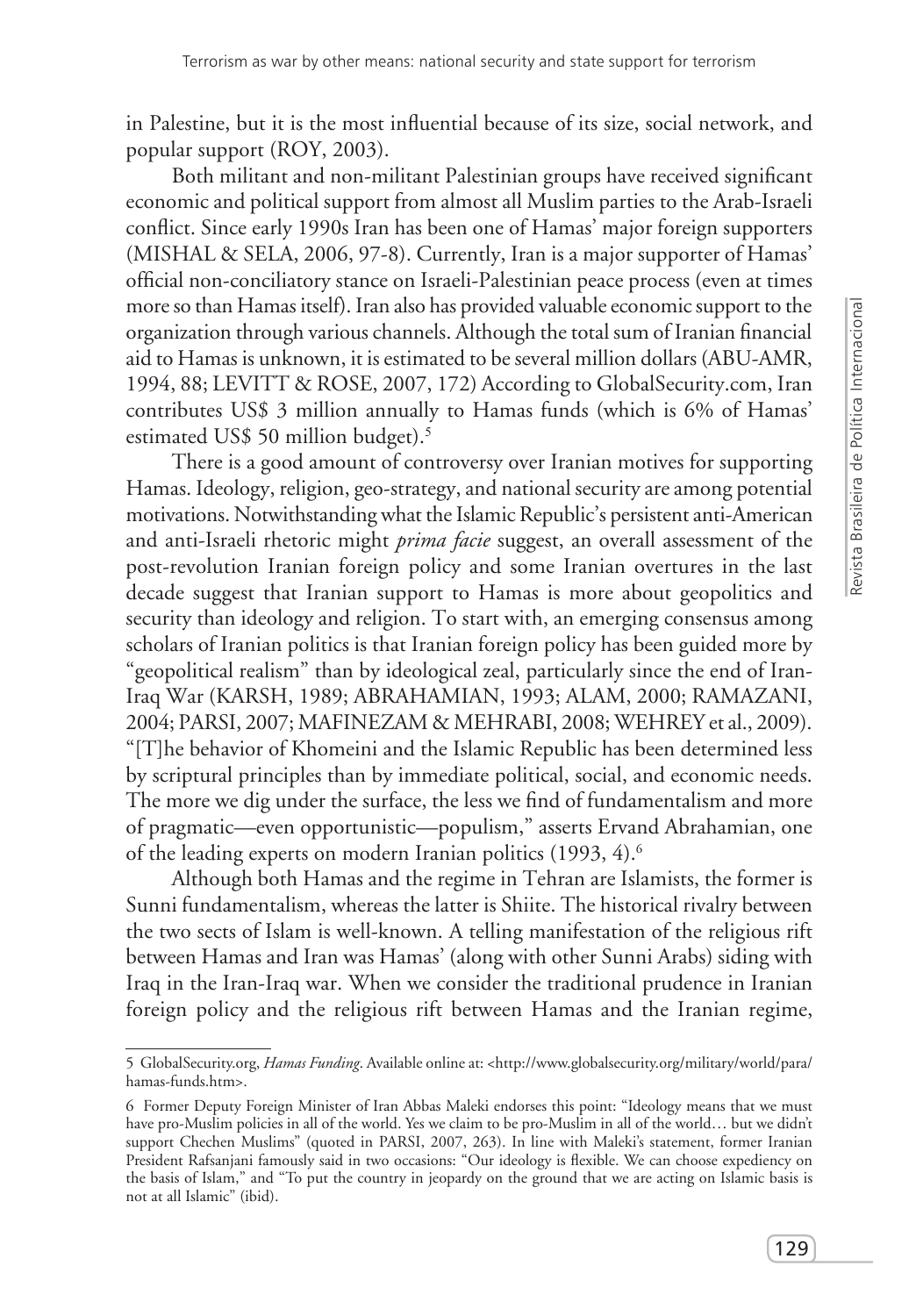two major geo-strategic and security motives stand out behind Iranian support for Hamas. The first is to win Arab hearts and minds in order to achieve Iran's overarching national objective, which is hegemony and/or leadership in the Persian Gulf. Standing up for the Palestinians has been a *sine qua non* for any major Muslim country in the Middle East with aspirations of regional leadership. "In my view," states former foreign minister of Israel, Shlomo Ben-Ami, "this remains the main purpose of Ahmedinejad's incendiary rhetoric," quoted in Parsi (2007, 265). In the face of rising Iranian-Israeli hostility since early 1990s, the second major Iranian motive has been to use Hamas (as well as Hezbollah) as a deterrent capability7 against Israel as well as a bargaining chip against both Israel and the United States (MISHAL & SELA, 2006, 97; BAHGAT, 2007, 13). Supporting this security-driven approach, Iran made conditional offers to Israel and the U.S. in 2003 in which Iran offered to end its support for Hamas and Hezbollah. In return, Iran asked the U.S. to recognize its regime, lift sanctions, and end hostile policies, and asked Israel to withdraw to the 1967 borders and end hostilities.<sup>8</sup> The fact that both offers had the endorsement of the Ayatollah Khamanei is a major testament to Iranian leaderships' geo-strategic and security motives behind supporting Hamas and other anti-Israeli Arab militant groups.

#### Syria and the PKK

The *Partiya Karkaren Kurdistan* (PKK)—Kurdistan Workers' Party—is a Kurdish militant organization that was established in the 1970s by a marginal group of Kurds in Turkey with the aim of creating an independent Kurdish state in the area that the PKK referred to as historical Kurdistan (an area that covers much of southeastern Turkey, northern Iraq, northwestern Iran, and northeastern Syria). The PKK defined its ideology as Marxist-Leninist (BARKEY & FULLER, 1998, 24-5). The PKK and its wings sporadically fought against Iran and rival Kurdish groups in northern Iraq, but its main target has been the Turkish state and military. The PKK also ruthlessly targeted hundreds of Turkish civilians as well as hundreds of unsupportive Kurdish civilians. The three-decade fight between the PKK and the Turkish state has claimed over 35,000 lives (MANGO, 2005, 31). Along with Turkey, about two dozen countries and organizations, including the U.S. and the European Union, have listed the PKK as a terrorist organization.

<sup>7</sup> Hamas' politburo chief in exile Khaled Mashaal stated in December 2005 that the Palestinians and the Islamic Republic are "a united front, and if one member of this front is attacked it is our duty to support them," *Al Jazeera English*, "Hamas springs to Iran's defence," 15 December 2005. Available online at: <http://english.aljazeera.net/ archive/2005/12/2008410111928749358.html>.

<sup>8</sup> For the details of the Iranian offers, see Parsi (2007, pp. 243-53). See also *BBC News*, "Washington snubbed Iran offer," 18 January 2007, available online at <http://news.bbc.co.uk/2/hi/middle\_east/6274147.stm>, and Gareth Porter, "Iran Proposal to U.S. Offered Peace with Israel," *Inter Press Services*, 24 May 2003, available online at <http://ipsnews.net/news.asp?idnews=33348>.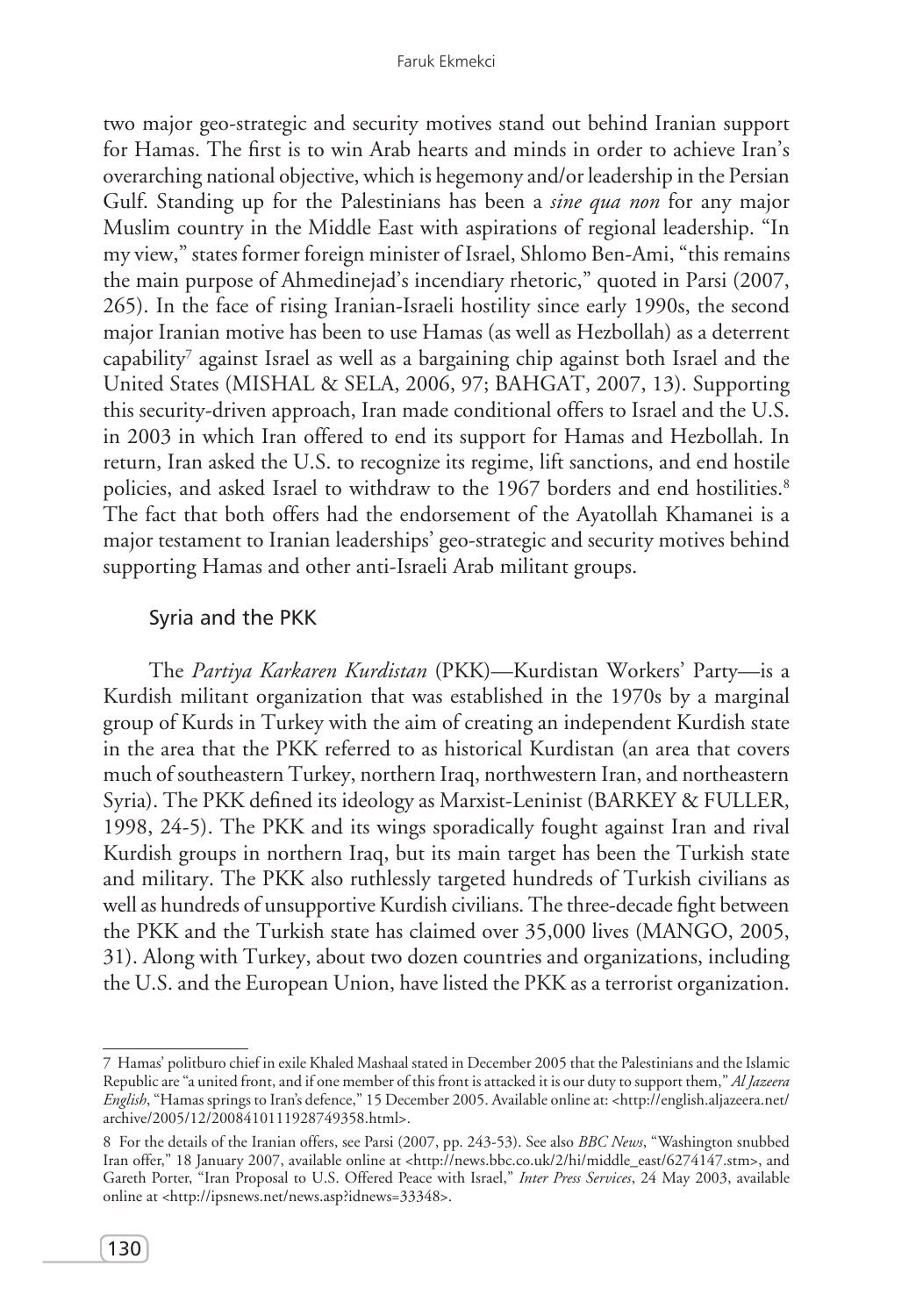Mainly due to mutual historical grievances, the Turkish Republic did not enjoy friendly relations with any of its neighbors until recently. Turkish-Syrian relations have been particularly strenuous, making both countries perceive one another as enemies and threats during most of the  $20<sup>th</sup>$  century. Two major elements of the enmity between Syria and Turkey have been Syrian irredentist claims over Alexandretta (Hatay), which joined Turkey in 1939, and disputes over sharing the waters of the Euphrates River, in which Turkey is the upstream country.<sup>9</sup> The third element on the Syrian side was Turkey's recognition of Israel and later forming a strategic partnership with the number one enemy of the Arab states. An additional reason for hostility on the Turkish side was Syrian support for the PKK.

Like all other states in Turkey's vicinity that had an interest or a stake in weakening or destabilizing Turkey, Syria provided valuable support to the Kurdish militants fighting against the Turkish state.<sup>10</sup> Syria provided training facilities for the PKK militants in Syrian-controlled Bekaa Valley in Lebanon and hosted the PKK leader, Abdullah Ocalan, from 1980 to 1998, until the Turkish military issued an ultimatum to Syria to expel Ocalan from Syria or else face military confrontation with Turkey (BARKEY & FULLER, 1998, 31-2; MANGO, 2005, 36). Syrian support for the PKK increased as the Turkish threat to Syria escalated on two fronts during the 1980s and 1990s; Turkey's massive dam projects on the Euphrates River and Turkey's increasing partnership with Israel posed serious threats to its already water-scarce southern neighbor, who had an inimical relationship with Israel. Syrian support for the PKK was mainly driven by the "enemy-of-my-enemy" mentality, using the PKK militants as a tool to weaken Turkey and as a counter-balancing "bargaining chip" against Turkey's "water weapon." For Syria, the PKK was "a valuable tool with which to punish Turkey" (BARKEY & FULLER, 1998, 31). There was neither an ideological nor a moral reason for Syria to support the PKK. Syria was itself a minority-dominated autocracy. More importantly, Syria has its own Kurdish minority, and supporting Kurdish rights has never been high on the Syrian agenda, as was evident in the comparable suppression of Kurdish civil, cultural, and political rights within the country (BRANDON, 2007). Indeed, a high number of Kurds in Syria (estimated to be over 200,000) have long been non-entities, stripped of their citizenship and rights (HUMAN RIGHTS WATCH, 1996).<sup>11</sup>

<sup>9</sup> During the Cold War years, the fact that the two countries were in opposite camps also strained relations between Syria and Turkey.

<sup>10</sup> Syria was the foremost foreign supporter of the PKK, but it was not the only state to provide valuable support to the PKK. Greece, Iran, and Armenia provided significant support to Kurdish militants for their own security and political reasons (GUNTER, 1997, 108-12). Several other European countries tolerated the organization and provided political support. The PKK's media outlets long operated in Belgium and Britain, and the current major outlet (ROJ TV) broadcasts from Denmark. Europe's aggregate support amounted, at times, to a "lifesupport system" for the PKK (RADU, 2001, 54).

<sup>11</sup> Maybe the most telling evidence of the pragmatic nature of the Syrian-PKK alliance was the fact that Ocalan "has not only refused to provide assistance to the Kurds in Syria, he cooperated with the government in Damascus that brutally oppressed them" (RADU, 2001, 52).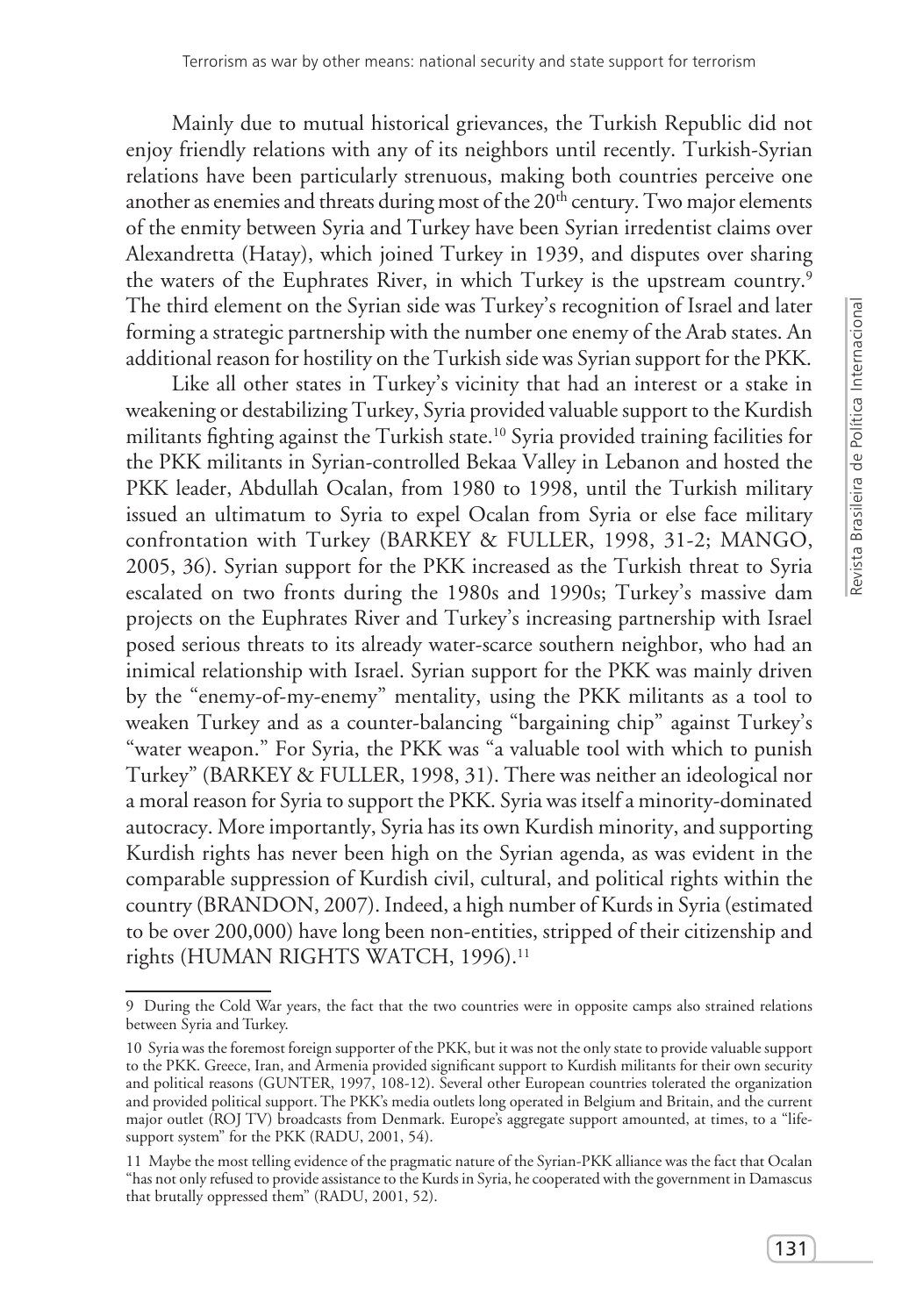The 1998 Adana Accords, which was signed a few days after Ocalan's extradition from Syria and in which Syria mainly agreed to end its support to the PKK, and the subsequent protocols on water-sharing in the following years started a new era of good-neighborliness in Turkish-Syrian relations (KIBAROĞLU, 2007, 188-9; ARAS & POLAT, 2008, 509-10). Turkey's downgrading its strategic partnership with Israel and adopting a policy that sought a subtle balance between Israel and the Arab world since the "post-Islamist" AKP assumed power in late 2002 made Turkey even dearer and more reliable in Damascus' eyes. Turkish-Syrian relations are currently on a historical high point with rising trade ties, visa-free entries across the border, multiple security arrangements, and cooperation against the PKK (ARAS & POLAT, 2008; WORTH, 2009; ARSU, 2010). Improvements in Syrian security perception as a result of water agreements, change in Turkish-Israeli relations, and the end of the Cold War have transformed Syria from a PKK-supporter to a PKK-hunter.<sup>12</sup>

### The United States and the Mujahedin-e Khalq (MEK)

The Mujahedin-e Khalq (MEK), which literally means people's fighters<sup>13</sup>, is an Iranian militant organization founded in the 1960s to fight against the pro-Western regime of Shah Muhammad Pahlavi. Its ideology is an interesting blend of Marxism, feminism, and Islam (DEPARTMENT OF STATE, 2008, 292). The MEK targeted and killed dozens of military and political figures as well as civilians during the Shah era. Although, since they were joint dissidents of the Shah regime, the MEK members and Ayatollah Khomeini's followers joined forces during the Shah era, the MEK (along with other leftist groups such as the communist Tudeh Party) found itself sidelined by the Khomeini regime after the 1979 revolution. As a result, since the early 1980s the group has opposed and targeted the Islamic regime in Iran using similar violent methods it had used during the Shah era. The

<sup>12</sup> Byman (2005, 152) explains Syria's abandonment of the PKK in contrast to Damascus' continued support to Hamas and Hezbollah on account of relative insignificance of the Euphrates water vis-à-vis that of the Golan Heights and lack of a strong pro-Kurd movement in Turkey compared to the widespread support the Palestinian movement enjoyed. I believe that this is an erroneous analysis. Although the Adana Accords did not provide concrete gains to Syria in sharing of the Euphrates waters, the treaty allowed an atmosphere of "cautious optimism," that paved the way for subsequent water agreements, which resulted in an increased flow of water into Syria (ARAS & POLAT, 2008, 509). As the agreements on water sharing eased, if not eliminated, a major reason for animosity between Turkey and Syria and thus diminished the PKK's value as a "bargaining chip" in Syrian eyes, downgrading of relations between Turkey and Israel during the AKP rule solidified even more the good-neighborly relations between Damascus and Turkey. Thus, more than anything else, it was specific Turkish steps that improved Syrian security (from Damascus' perspective) that transformed Syria from a PKK-supporter to a PKK-hunter. As for the Damascus' continuing support for "Israel's enemies," it is precisely the lack of such moves on the Israeli side that keeps Syrian relations with Hamas and Hezbollah well and alive. Indeed, in repeated inconclusive peace agreements between Damascus and Tel Aviv, Syria agreed to end its support to both Hamas and Hezbollah in return for Israel's withdrawal from the Golan Heights and normalization of relations with Israel (See, for example, *Haaretz*, 16 January 2007, "Israeli, Syrian Representatives Reach Secret Understandings," available online at: <http://www.haaretz.com/news/israeli-syrian-representatives-reach-secret-understandings-1.210158>).

<sup>13</sup> The MEK is also referred as the Mujahedin-e Khalq Organization (MKO).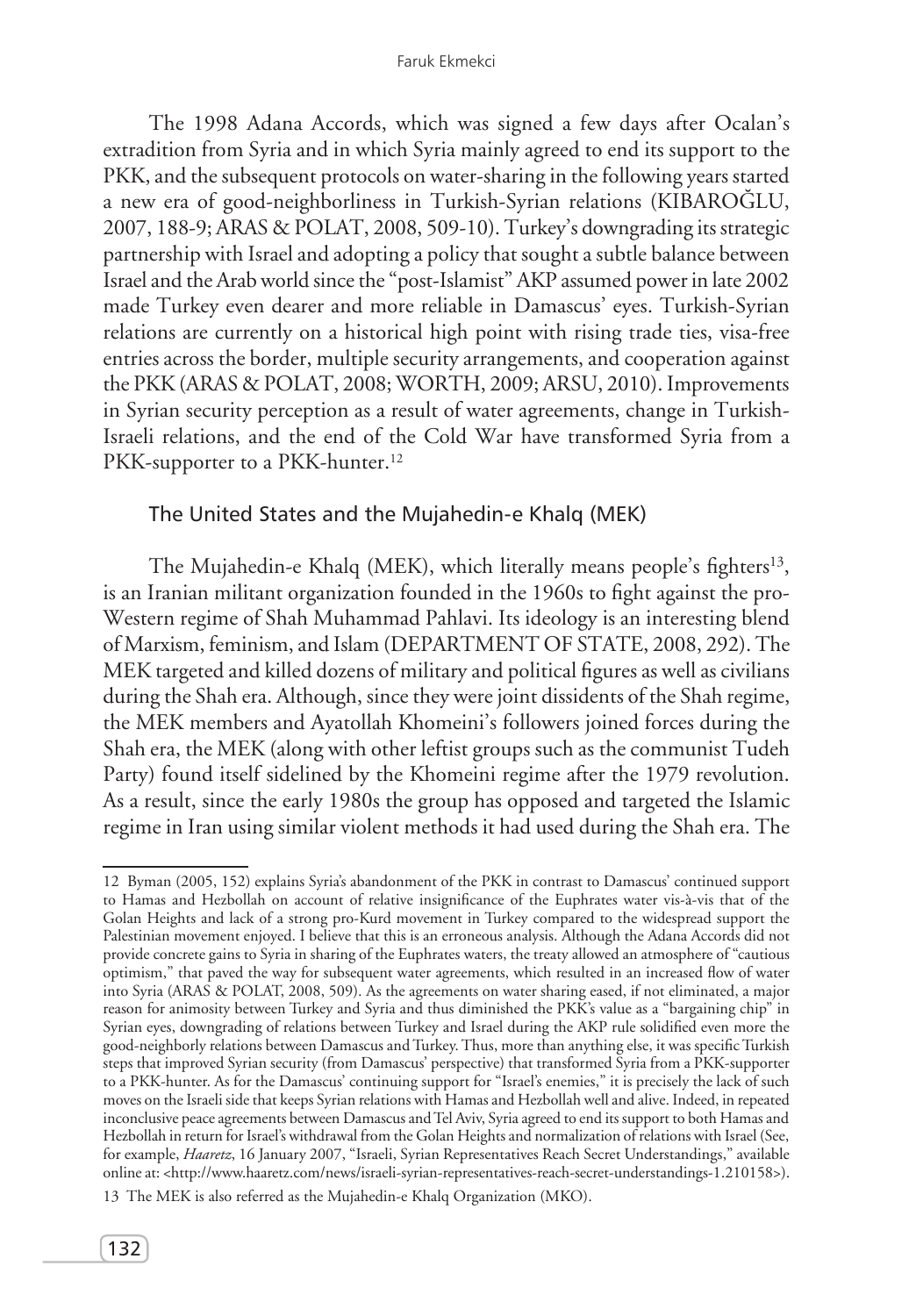MEK even allied with Saddam Hussein in the later years of the Iran-Iraq war and provided valuable intelligence as well as mercenary capabilities to Iraq (CLARK, 2007, 65-8; BAHGAT, 2009, 100-1; WOOD et al., 2009, 89-90).

The U.S. Department of State designated the MEK as a terrorist organization in 1992 and the MEK has since remained on the State Department's list of terrorist organizations. In a 2002 address to the U.N. General Assembly, former U.S. President George W. Bush even cited Saddam's support for the MEK as yet another indicator of Saddam's evilness: "Iraq continues to shelter and support terrorist organizations that direct violence against Iran, Israel, and Western governments."14 However, despite this formal condemnation of the organization, the U.S. has taken a tolerant approach to the MEK in recent years and even deliberately aided the survival of the organization. Despite being listed as a terrorist organization, the MEK maintained an office in Washington, D.C., until 2003 (PARSI, 2007, 246). Top MEK leaders were allowed to flee to Europe and the United States right before the start of the 2003 invasion of Iraq. In the same vein, the U.S. rejected the Iranian demand for the extradition of the MEK members in Iraq and instead designated the famous MEK camp in Iraq near the Iranian border, Camp Ashraf, as "protected persons" under the provisions of the Fourth Geneva Convention (BAHGAT, 2009, 101-3).15

The MEK has also received considerable political support from the neoconservative circles in Washington since the early 2000s. In 2002, 150 members of the U.S. House of Representatives signed a petition that called for the removal of the MEK from the Department of State's list of terrorist organizations (HIGGINS & SOLOMON, 2006). Although the petition was later turned down by the U.S. Supreme Court, MEK's friends in Washington continued lobbying for the organization. Among the most vocal supporters of the MEK were Congressman Tom Tancredo (R-CO) and Congressman Bob Filner (D-CA), who in various occasions argued that the MEK should be removed from the State Department's list of terrorist organizations and the U.S. should increase its support for the Iranian dissident group.16

When one asks why the U.S. has been more tolerant and supportive of the MEK in recent years, the answer does not seem unfamiliar. Just as in the case of Saddam's support for the MEK, the motives behind the American shelter provided to and political lobbying on behalf of the MEK turn out to be two-fold, both of which have to do with the increasing threat the U.S. perceives from the Iranian

<sup>14</sup> See, for example, *CNN*, "President Bush's address to the United Nations," 12 September 2002. Available online at: <http://archives.cnn.com/2002/US/09/12/bush.transcript/>.

<sup>15</sup> It was not only the Iranians, but also the Iraqi interim government in 2003 who wanted (and ordered) the removal of the MEK members from the Iraqi territory, only to be overruled by Paul Bremer, then the chief U.S. administrator in Iraq (BAHGAT, 2009, p. 105).

<sup>16</sup> See, for example, "Group on U.S. terror list lobbies hard," *United Press International*, May 31, 2005. Available online at: <http://www.globalsecurity.org/org/news/2005/050531-terror-list.htm>.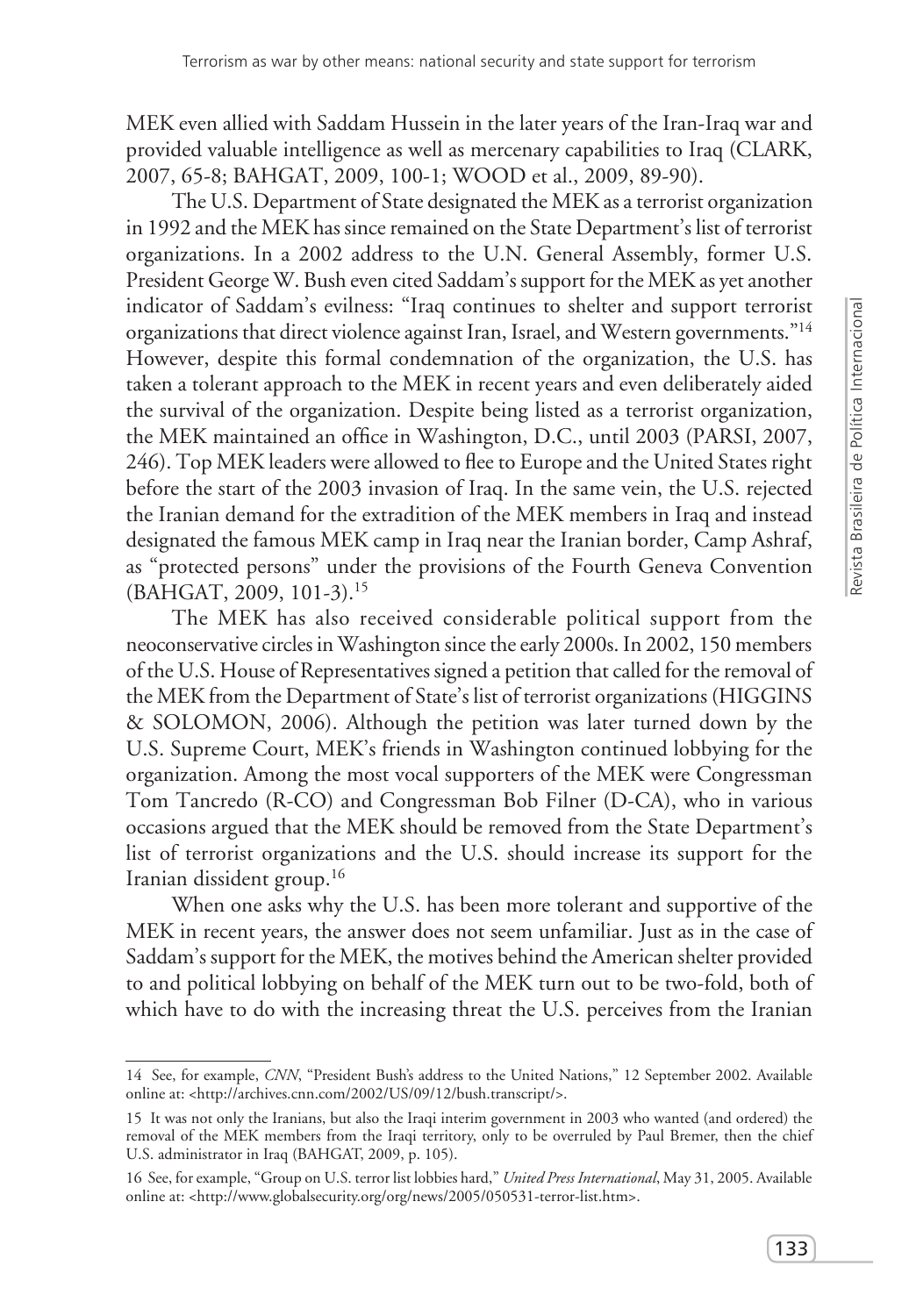regime in general and the Iranian nuclear program in particular: the MEK provides valuable intelligence on Iran, especially on the Iranian nuclear program, and the MEK can come in handy in the case of an American military campaign against the current regime in Iran (FAYAZMANESH, 2008; BAHGAT, 2009, 104).17 In one of his 2008 addresses to the House of Representatives, Tom Tancredo likened the Iranian threat to the Nazi threat in the 1930s and wanted the U.S. to form alliances with enemies of the Iranian regime, just as it did with enemies of the Nazi regime.

> Franklin Roosevelt and Winston Churchill were willing to enter into an alliance with Joseph Stalin and the Soviet Union in 1941 in order to defeat Hitler. We used every ally and every resource to defeat the Axis Powers. Yet today, in dealing with the terrorist regime of Iran, a regime that daily threatens to destroy Israel and the U.S. (the "Great Satan") and is actively seeking the means of fulfilling that threat, we cannot find it in our interest to render aid to the People's Mujahideen of Iran because of its checkered past.<sup>18</sup>

Daniel Pipes, a conservative thinker, and Patrick Clawson, currently the Deputy Director for Research of the Washington Institute for Near East Policy, were also very clear on why the U.S. should support the MEK: "[W]hen the secretary of state next decides whether or not to re-certify the MEK as a terrorist group, he should come to the sensible conclusion that *it poses no threat to the security of the United States* or its citizens, and remove it from the list of Foreign Terrorist Organizations" (emphasis mine, PIPES & CLAWSON, 2003). The title of their article is even more revealing: "A Terrorist U.S. Ally?". Retired General Thomas McInerney was even more blatant in his argument for the American support for the Iranian dissident groups. He said on FOX News:

> Here's what I would suggest to you. Number one, we take the National Council for Resistance to Iran off the terrorist list that the Clinton Administration put them on as well as the Mujahedin-e Khalq at the Camp Ashraf in Iraq. Then I would start a tit-for-tat strategy, which I wrote up in *the Wall Street Journal* a year ago: For every EFP that goes off and kills Americans, two go off in Iran. No questions asked. People don't have to know how it was done. It's a covert action. They become the most unlucky country in the world.<sup>19</sup>

<sup>17</sup> According to some reports, the U.S. is already using "covert operations" against the Tehran regime (SYNOVITZ, 2009). The MEK members and supporters are likely collaborators in these covert ops just as the Cuban exiles were in the Bay of Pigs case (See Richard Sale, "Cat and mouse game over Iran," *UPI*, 26 January 2006, available online at <http://www.upi.com/Business\_News/Security-Industry/2005/01/26/Cat-and-mousegame-over-Iran/UPI-38761106777400/>).

<sup>18</sup> The transcript of the speech is available online at: <http://www.gpo.gov/fdsys/pkg/CREC-2008-07-14/pdf/ CREC-2008-07-14-pt1-PgE1445.pdf>.

<sup>19</sup> A video of McInerney's talk on Fox News can be found at <http://crooksandliars.com/2008/05/15/pentagonpropagandist-general-calls-for-us-to-sponsor-terrorism-against-iran/>.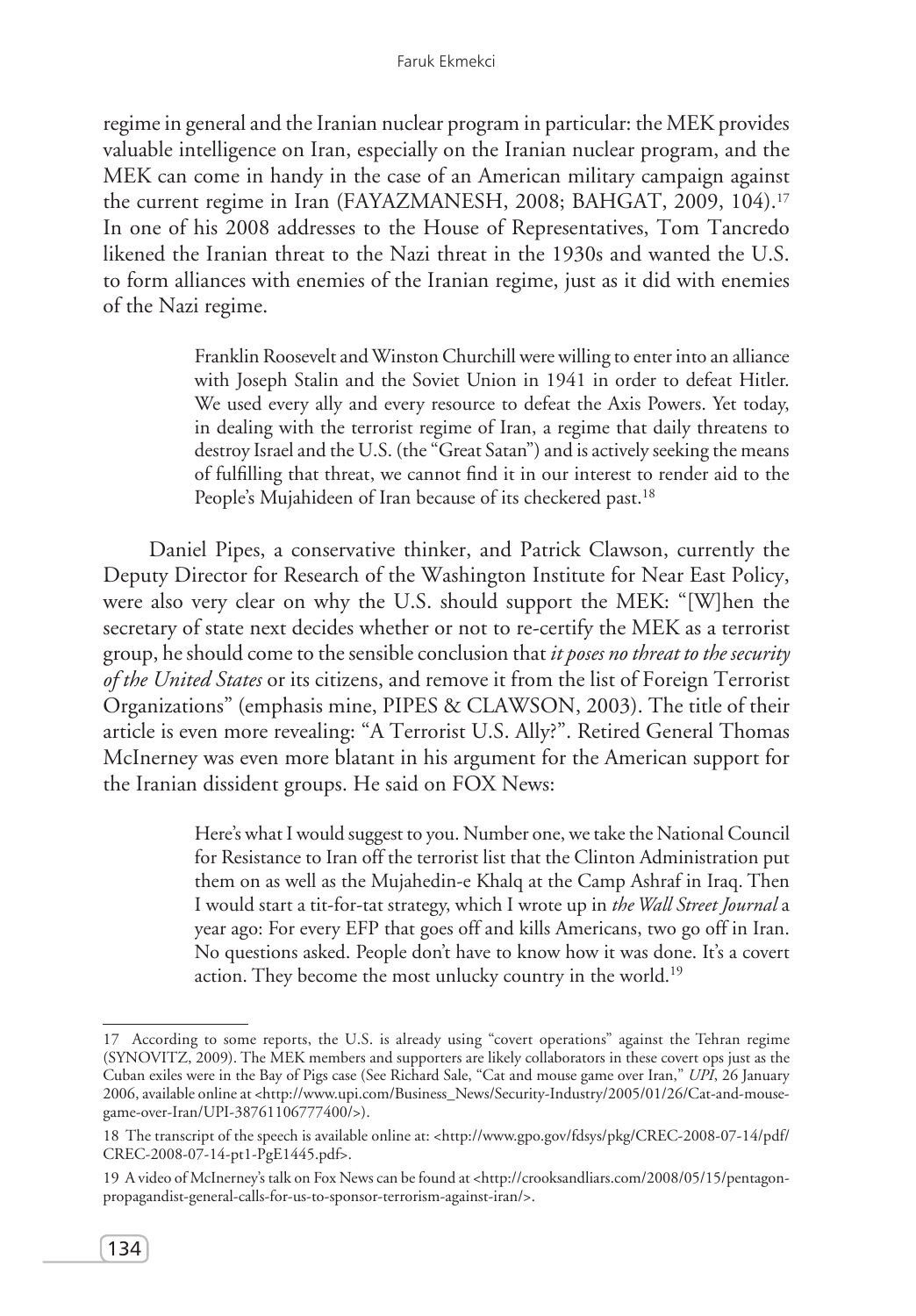The American politicians and scholars who lobby on behalf of the MEK go to great pains to portray the organization as pro-Western, democratic, and moderate.<sup>20</sup> However, in reality the MEK is an anti-Western, anti-American, undemocratic, and cult-based organization. The MEK not only killed dozens of American military personnel and technicians in Shah's Iran but also supported the hostage-taking of American diplomats after the revolution, even more fiercely than the Khomeini regime (FLETCHER, 2008; BAHGAT, 2009, 103). Reports of human rights abuses within the organization are widespread (HUMAN RIGHTS WATCH, 2005). What is more striking is that, just as in almost all other communist/Marxist militant political movements of the 20<sup>th</sup> century, the MEK has also evolved into a personality cult with ruthless disdain for any internal dissent (RUBIN, 2003). An ex-MEK member, who is now in Europe, is candid about the dangerous game the U.S. would be playing by supporting the MEK for a regime change in Iran: "This would only replace a snake with a crocodile. I hope America is not going to be that stupid" (HIGGINS & SOLOMON, 2006). Thus, behind the façade of idealistic rhetoric, the American support for the MEK follows a logic that is similar to the one in American support for the Contras against the socialist Sandinista government in Nicaragua (GARVIN, 1992) and for the Cuban militants against Castro's Cuba (ARBOLEYA, 2000): the enemy of my enemy is my friend, even if he is a terrorist.21

## Concluding remarks

In this study, I examined the relationship between national security and state support to foreign terrorist organizations. Questioning the conventional approach that treats terrorist organizations as "non-state" actors of international relations, I argued that so many terrorist organizations have been exploited as mercenaries in states "cold" wars. Presence of imminent (real or perceived) threats to national security, increases state leaders' willingness to support foreign terrorist organizations

<sup>20</sup> See, for example, Tancredo and Filner, "MEK sense," *The Washington Times*, 15 June 2007, available online at: <http://www.washingtontimes.com/news/2007/jun/14/20070614-085518-9253r/>.

<sup>21</sup> Unfortunately, the MEK is not the only Iranian dissident terrorist organization that gained the favors of some American politicians. In a less evident fashion, the U.S. was argued to be providing clandestine support to PJAK, the Iranian wing of the Kurdish terrorist organization PKK (see Dennis Kucinich's letter to George W. Bush on 18 April 2006 at <http://kucinich.house.gov/News/DocumentSingle.aspx?DocumentID=42505> and Seymour Hersh's article in the *New Yorker*, "The Next Act," on November 27, 2006, available online at <http:// www.newyorker.com/archive/2006/11/27/061127fa\_fact>). PJAK's leader, Haj-Ahmadi, was able to make an unhindered visit to Washington, DC, in 2007 to lobby for the group (THE WASHINGTON TIMES, 2007). In a recent interview with a Turkish daily, former U.S. national security advisor Brent Scowcroft admitted that the U.S. "supported and encouraged" the PJAK against Iran during the Bush Administration (Aksam, "PKK'yi kullandik" [We Used the PKK], 3 April 2009, available online at <http://www.aksam.com.tr/2009/04/03/haber/ siyaset/1426/pkk\_yi\_kullandik.html>). However, the U.S. Treasury under new Obama Administration took a different stance toward PJAK and declared the organization terrorist, thereby freezing the organizations' economic assets in the U.S. See, for example, *Reuters*, "U.S. brands anti-Iran Kurdish group terrorist," 4 February 2009, available online at <http://www.reuters.com/article/latestCrisis/idUSN04297671>.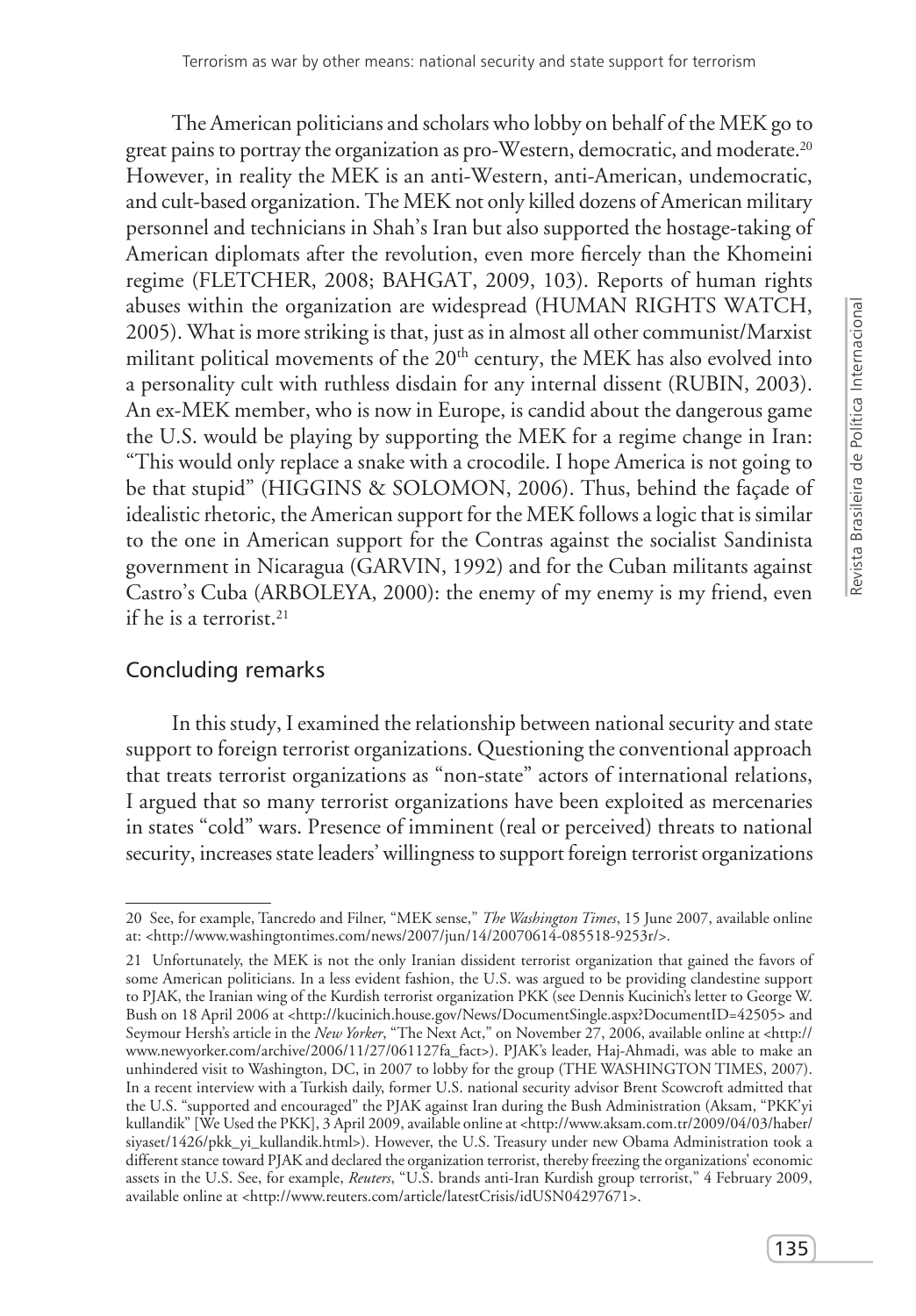that work against their enemies. Just as states have all-so-frequently resorted to terror during warfare (SELDEN & SO, 2003),<sup>22</sup> they have also exploited terrorist organizations against their threatening states. It seems, for many states, terror has been nothing but war by other means.

The arguments and analyses in this study also suggest that support for terrorism is present across different cultures and societies and it is driven more by security concerns than by culture or ideology. A substantial number of politicians in many countries follow the guidelines of *realpolitik* and view terrorism as politics (or war) by other means. Thus, a conclusion of this study is that there is no such thing as an "axis of evil"; or if there is one, it is a global axis. Regardless of region, culture, or ideology, security trumps ethics in international relations.<sup>23</sup>

There are important research and policy implications of the analyses in this study. The first is that the conventional approach in studies of terrorism that treats terrorist organizations as non-state actors and terrorism as a tool of the powerless is untenable scholarly and unhelpful policy-wise. Almost all modern terrorist organizations have been backed by at least one state and many terrorist organizations have partially acted as mercenaries in wars of nation-states. As such, the conventional "non-state" approach in International Relations regarding terrorist organizations prevents us from understanding the real power and role of many terrorist organizations and from effectively fighting against terrorism. Therefore, as Blakeley (2007) put it, it is time to bring the state back into terrorism studies.

As for policy implications, given the above-mentioned nature of support for terrorism, it seems that we have two general options of dealing with terrorism. We can give in to the realist pessimism that war is an inevitable reality in an anarchic world and terrorism as well as support for terrorism is just politics by other means. In that case, "war on terror" will be an eternal fight and our highest achievement will be "containing" terrorism. An alternative, and more optimistic, approach

<sup>22</sup> Probably the most extensive state terrorism that included multiple states was the NATO's "Operation Gladio" (WILLAN, 2002; GANSER, 2005). Facing the threat of a Soviet invasion of Western Europe, NATO members under the guidance of American and British intelligence services created a network of stay-behind armies to be used in the case of Soviet invasion. Although initially designed as a precaution against a hypothetical situation, Gladio was later used in some NATO member countries to suppress the rise of Communist parties, the so-called "fifth column." Gladio networks usually recruited right-wing extremists (including, in some cases, former SS members) who engaged in a secret war that included massacres, torture, coup d'états, and cooperation with leftwing terrorist organizations (to carry out "false flag" operations with the aim of demonizing the Communist side). In this case, too, the external threat from the Soviet Union as well as the internal threat from Communist parties (which were also viewed as the long arms of the Soviet Union) convinced a good number of politicians within the NATO alliance to justify using and supporting terrorism for the sake of national security.

<sup>23</sup> Some recent scholarship found that the link between threat perceptions and support for terrorism is present at the individual level as well. Using the 2002 Pew Global Attitudes Survey, Fair and Shepherd (2006, 179) found that "those who believe that Islam is under threat are much more likely to support terrorism than those who do not share this view." Using the same dataset but additionally studying the perceived American threat among Muslims, Bueno de Mesquita (2007, 23) found that "the perception of the United States as a threat to Islam is positively correlated with strong support for terrorism." Thus, not just some evil states or unscrupulous statesmen, but people in general seem to abandon their principles in favor of supporting terrorism as they feel more threatened.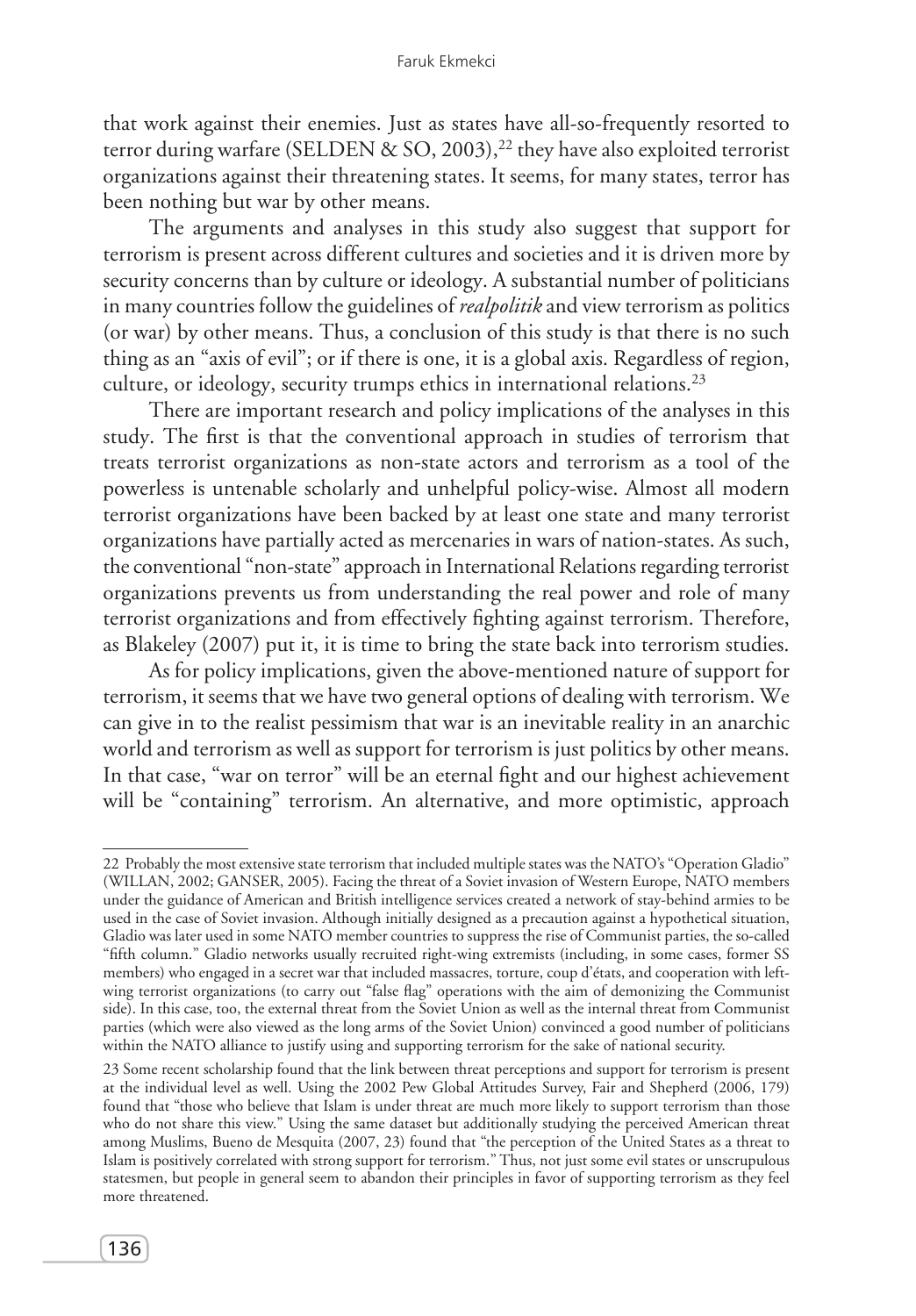will argue that "global war on terror" has to be rooted in a more comprehensive endeavor to enhance global security and the security of states. That comprehensive endeavor will require, first and foremost, that the international community work on strengthening the idea and mechanisms of global collective security to alleviate the pressure on states to follow the guidelines of "self-help" and realpolitik. As the overall risks and threats to states' national security become more manageable, nation-states will have fewer reasons to resort to immoral military options to balance those threats. The insights one gains from a closer analysis of both terrorism and state-sponsored terrorism in the Middle East also suggest that a comprehensive and sustainable global security arrangement will have to address such issues as equitable share of vital resources in the face of resource depletion and global warming, egalitarian and safe utilization of nuclear technology, and a genuine respect for the principle of self-determination.

## References

Arboleya, Jesus. *The Cuban Counter-Revolution*. Translated from French (Rafael Betancourt). Athens, OH: Ohio University Press, 2000.

Abu-Amr, Ziad. *Islamic Fundamentalism in the West Bank and Gaza: Muslim Brotherhood and Islamic Jihad*. Bloomington, IN: Indiana University Press, 1994

Abrahamian, Ervand. *Khomeinism: Essays on the Islamic Republic*. Berkeley, CA: University of California Press, 1993.

Alam, Shah. The Changing Paradigm of Iranian Foreign Policy under Khatami. *Strategic Analysis*, 24 (9), 1629 -53, 2000.

Aras, Bulent and Rabia Karakaya Polat. From Conflict to Cooperation: Desecuritization of Turkey's Relations with Syria and Iran. *Security Dialogue*, Vol. 39 (5), 2008, p. 495-515.

Arsu, Sebnem. 2010. Turkey Says Syria Detains 400 Kurdish Separatists. *The New York Times*, July 1. Available online at: <http://www.nytimes.com/2010/07/02/world/europe/02turkey. html>.

Bahgat, Gawdat. United States –Iranian Relations: The Terrorism Challenge. *Parameters*, Winter 2008-9, 2009, p. 95-108.

Bahgat, Gawdat. Iran and the United States: The Emerging Security Paradigm in the Middle East. *Parameters*, Summer 2007, p. 5-18.

Barkey, Morton and Henri J. Fuller. *Turkey's Kurdish Question*. Lanham, MD: Rowman & Littlefield Publishers, Inc, 1998.

Blakeley, Ruth. Bringing the State Back into Terrorism Studies. *European Political Science*, 6 (3), 2007, 228-235.

Brandon, James. The PKK and Syria's Kurds. *Terrorism Monitor*, 5 (3), 2007.

Bueno de Mesquita, Ethan. 2007. Correlates of Muslim Support for Terrorism in the Muslim World. *United State Institute of Peace*, Working Paper. Available online at: <http://www.usip. org/resources/correlates-public-support-terrorism-muslim-world>.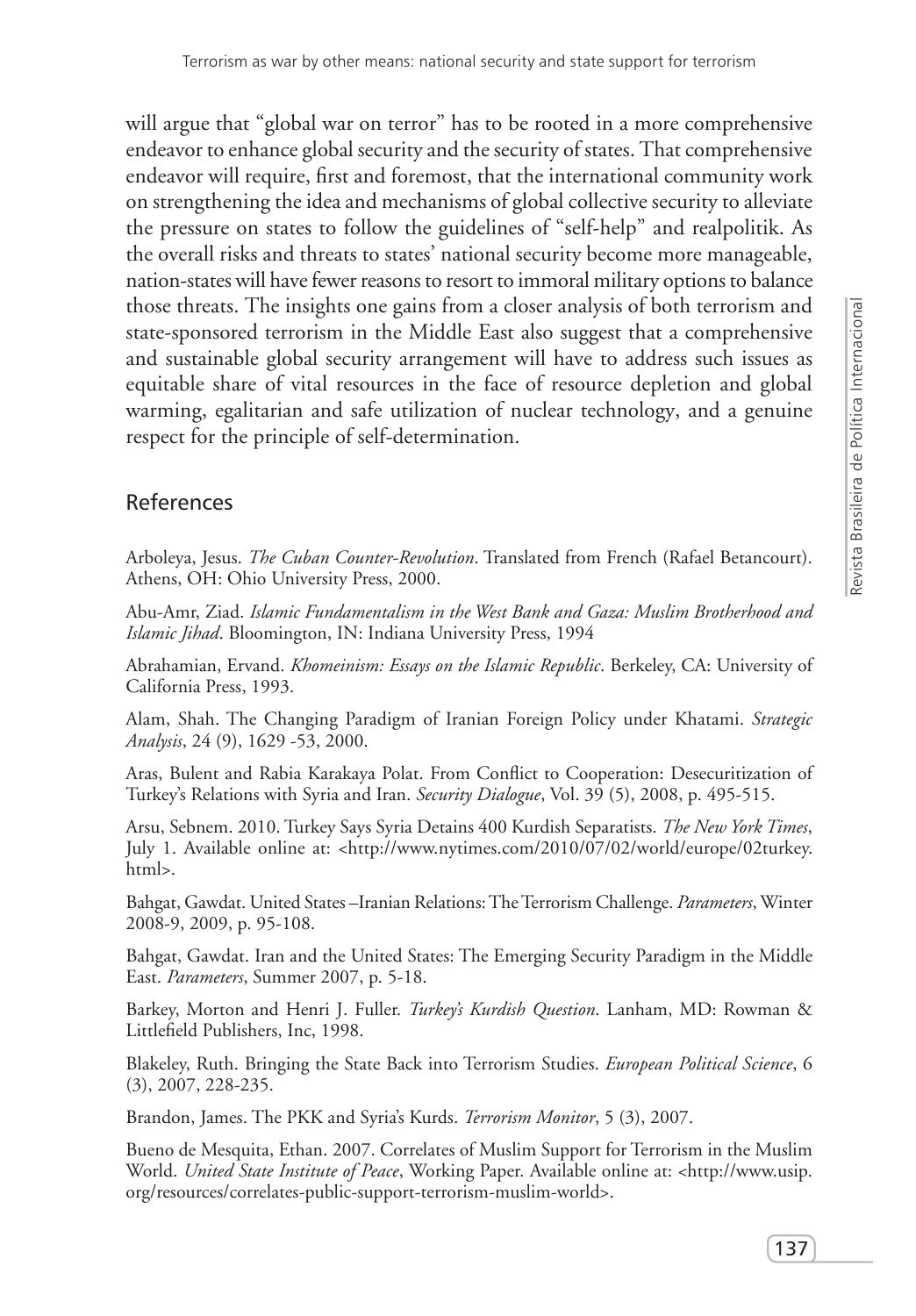Byman, Daniel. *Deadly Connections: States that Sponsor Terrorism*. New York, NY: Cambridge University Press, 2005.

Byman, Daniel and Sarah E. Kreps. Agents of Destruction? Applying Principal-Agent Analysis to State-Sponsored Terrorism. *International Studies Perspectives*, 11 (1), 2010, p. 1-18.

Calabresi, Massimo, 1998. A Hellenic Haven. *Time*, March 30. Available online at: <http:// www.time.com/time/magazine/1998/int/980330/europe.a\_hellenic\_haven.19.html>.

Chomsky, Noam. *Pirates and Emperors, Old and New: International Terrorism in the Real World*. Cambridge, MA: South End Press, 2003.

Clark, Mark E.. An Analysis of the Role of the Iranian Diaspora in the Financial Support System of the Mujahedin-i Khalq. *In*: Sean S. Costigan and David Gold, eds. *Terrornomics*. Burlington, VT: Ashgate Publishing Company, 2007. p. 65-78.

*Democracy Now*, 2006. "Hezbollah Leader Hassan Nasrallah Talks with Former US Diplomats on Israel, Prisoners and Hezbollah's Founding," July 28, 2006. The interview and its transcript are available online at: <http://www.democracynow.org/2006/7/28/national\_exclusive\_hezbollah\_ leader\_hassan\_nasrallah>.

Dinges, John. *The Condor Years: How Pinochet and His Allies Brought Terrorism to Three Continents.* New York, NY: The New Press, 2004.

Karsh, Efraim. From Ideological Zeal to Geopolitical Realism: The Islamic Republic and the Gulf. *In*: Efraim Karsh, ed., *The Iran-Iraq War: Impact and Implications*. New York, NY: St. Martin's Press, 1989. p. 13-26.

Fair, C. C. and Bryan Shepherd. Research Note: Who Support Terrorism? Evidence from Fourteen Muslim Countries. *In*: Jack Victoroff, ed., *Tangled Roots: Social and Psychological Factors in the Genesis of Terrorism*. Amsterdam, the Netherlands: IOS Press, 2006. p. 162-186.

Fayazmanesh, Sasan. *The United States and Iran: Sanctions, Wars and the Policy of Dual Containment*. New York, NY: Routledge, 2008.

Fletcher, Holly, 2008. "Mujahedeen-e-Khalq (MEK) (aka People's Mujahedin of Iran or PMOI)", *Council on Foreign Relations*. Available online at: <http://www.cfr.org/publication/9158/>.

Ganser, Danielle. *NATO's Secret Army: Operation Gladio and Terrorism in Western Europe*. New York, NY: Routledge, 2005.

Garvin, Glenn. *Everybody Had His Own Gringo: The CIA and the Contras*. Dulles, VA: Potomac Books, 1992.

Gunter, Michael M.. *The Kurds and the Future of Turkey*. New York, NY: Macmillan, 1997.

Hersh, Seymour M., 2006. The Next Act. *The New Yorker*, November 27. Available online at: <http://www.newyorker.com/archive/2006/11/27/061127fa\_fact>.

Higgins, Andrew and Jay Solomon, 2006. Strange Bedfellows: Iranian Imbroglio Gives New Boost to Odd Exile Group. *Wall Street Journal*, November 29, A1.

Hoffman, Bruce. *Inside Terrorism*. New York, NY: Columbia University Press, 1999.

Human Rights Watch, 1996. *Syria: The Silenced Kurds*. Available online at: <http://www.hrw. org/legacy/reports/1996/Syria.htm>.

Human Rights Watch, 2005. *No Exit: Human Rights Abuses Inside the MKO Camps*. Available online at: <http://www.hrw.org/legacy/backgrounder/mena/iran0505/iran0505.pdf>.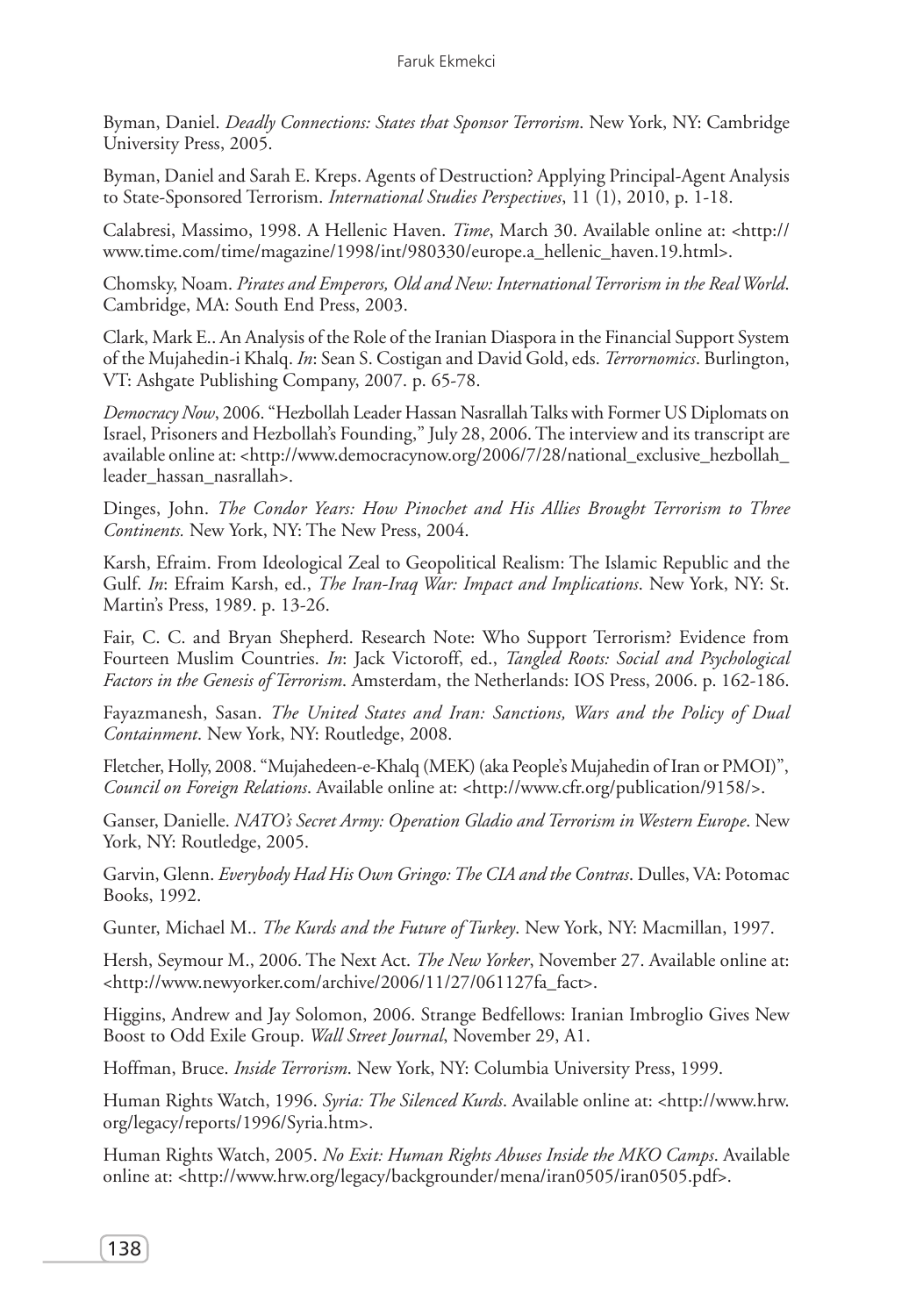Jackson, Richard. The Ghost of State Terror: Knowledge, Politics, and Terrorism Studies. Paper presented in the *ISA Annual Conference*, March 26-29 2008, San Francisco, USA.

Juergensmeyer, Mark. *Terror in the Mind of God: The Global Rise of Religious Violence*. Berkeley, CA: University of California Press, 2000.

Keegan, John. *A History of Warfare*. New York, NY: Knopf, 1993.

Kaldor, Mary. *New and Old Wars: Organized Violence in a Global Era*. Cambridge, UK: Polity Press, 1999.

Kibaroğlu, Ayşegül. Socio-Economic Development and Benefit Sharing in the Euphrates-Tigris River Basin. *In*: Hillel Shuval and Hassan Dweik, eds., *Water Resources in the Middle East: Israel-Palestinian Water Issues – From Conflict to Cooperation*. Würzburg, Germany: Springer, 2007. p. 185-192.

Levitt, Matthew and Dennis Ross. *Politics, Charity, and Terrorism in the Service of Jihad*. New Haven, CT: Yale University Press, 2007.

Lutz, James M. and Brenda J. Lutz. *Global Terrorism*. New York, NY: Routledge, 2004.

Mafinezam, Alidad and Aria Mehrabi. *Iran and Its Place among Nations*. Westport, CT: Praeger Publishers, 2008.

Mango, Andrew. *Turkey and the War on Terror: For Forty Years We Fought Alone*. New York, NY: Routledge, 2005.

Marc Nicholson. An Essay on Terrorism. *American Diplomacy*, August, 2003. Available online at: <http://www.unc.edu/depts/diplomat/archives\_roll/2003\_07-09/nicholson\_terr/ nicholson\_terr.html>.

Mishal, Shaul and Avraham Sela. *The Palestinian Hamas: Vision, Violence, and Coexistence*. New York, NY: Columbia University Press, 2006.

Parsi, Trita. *Treacherous Alliance: The Secret Dealings of Israel, Iran, and the United States*. New Haven, CT: Yale University Press, 2007.

Pipes, Daniel and Patrick Clawson, 2003. A Terrorist U.S. Ally? *New York Post*, May 20. Available online at: <http://www.washingtoninstitute.org/templateC06.php?CID=405>.

Porter, Gareth, 2003. Iran Proposal to U.S. Offered Peace with Israel. *Inter Press Services*, May 24. Available online at: <http://ipsnews.net/news.asp?idnews=33348>.

Radu, Michael. The Rise and Fall of the PKK. *Orbis*, 45 (1), 47-63, 2001.

Ramazani, R.K.. Ideology and Pragmatism in Iran's Foreign Policy. *Middle East Journal*, 58 (4), 2004. p. 549-59.

Roy, Sara. Hamas and the Transformation(s) of Political Islam in Palestine. *Current History*, Jan 2003, 2003. p. 13-20.

Rubin, Elizabeth, 2003. The Cult of Rajavi. *The New York Times*, July 13. Available online at: <http://www.nytimes.com/2003/07/13/magazine/13MUJAHADEEN.html>.

Selden, Mark and Alvin Y. So, eds.. *War and State Terrorism: The United States, Japan, and the Asia-Pacific in the Long Twentieth Century*. Lanham, MD: Rowman & Littlefield Publishers, Inc, 2003.

Shepherd, Jessica, 2007. The Rise and Rise of Terrorism Studies. *The Guardian*, July 3. Available online at: <http://www.guardian.co.uk/education/2007/jul/03/highereducation.research>.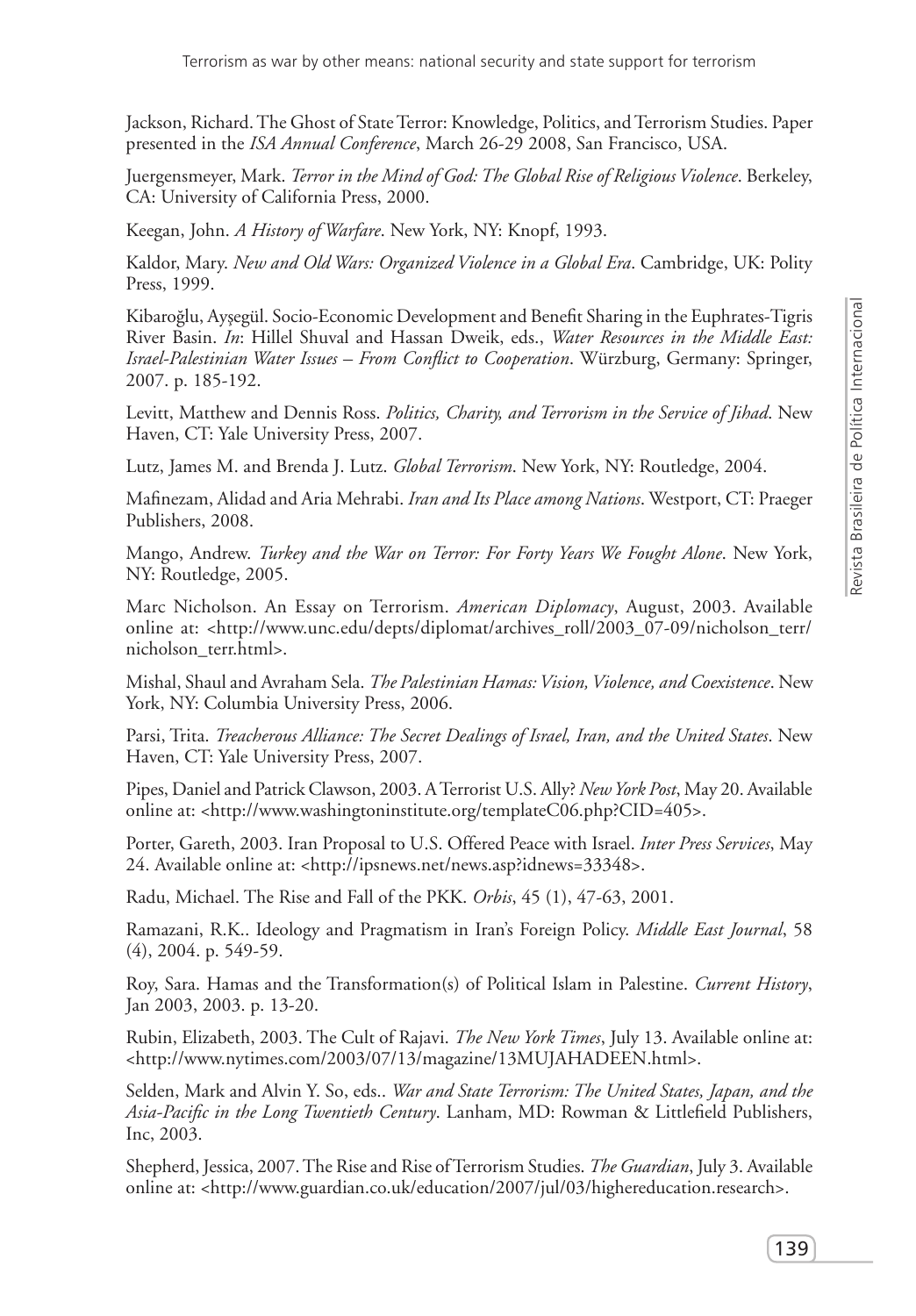Stohl, Michael, 2003. Expected Utility and State Terrorism. Paper presented at *The Root Causes of Terrorism International Expert Meeting*, Oslo, Norway, 9-11 June. Available online at: <http:// www.comm.ucsb.edu/research/Expected%20Utility%20and%20State%20Terrorism.pdf>.

Synovitz, Ron, 2009. Reports Suggest Obama Faces Early Choice on Iran Covert Ops. *Radio Free Europe Radio Liberty*, Jan 13. Available online at: <http://www.rferl.org/content/Reports\_ Suggest\_Obama\_Faces\_Early\_Choice\_On\_Iran\_Covert\_Ops/1369640.html>.

Tanter, Richard, Desmond Ball, and Garry Van Klinken, eds.. *Masters of Terror: Indonesia's Military and Violence in East Timor*. Lanham, MD: Rowman & Littlefield Publishers, Inc, 2005.

Tancredo, Tom and Bob Filner, 2007. MEK Sense. *The Washington Times*, June 15. Available online at: <http://www.washingtontimes.com/news/2007/jun/14/20070614-085518-9253r/>.

United Nations General Assembly, 2005. *In Larger Freedom: Towards Development, Security and Human Rights for All*, May 21. Available online at: <http://www.un-ngls.org/orf/UNreform/ UBUNTU-1.pdf>.

United Press International, 2005. Group on U.S. Terror List Lobbies Hard. May 31. Available online at: <http://www.globalsecurity.org/org/news/2005/050531-terror-list.htm>.

The Washington Times, 2007. Kurdish Leader Seeks U.S. Help to Topple Regime. August 4. Available online at: <http://www.washingtontimes.com/news/2007/aug/04/kurdish-leaderseeks-us-help-to-topple-regime/>.

Waldron, Jeremy. Terrorism and the Uses of Terror. *The Journal of Ethics,* 8 (1), 2004. p. 5–35.

Wehrey, Frederic et al., 2009. *Dangerous but not Omnipotent: Exploring the Reach and Limitations of Iranian Power in the Middle East*. The RAND Corporation. Available online at: <http://www. rand.org/pubs/monographs/2009/RAND\_MG781.pdf>.

Whitehead, John C.. Terrorism: The Challenge and the Response. *Journal of Palestine Studies*, 16 (3), 1987. p. 215-221.

Willan, Philip. *Puppetmasters: The Political Use of Terrorism in Italy*. Lincoln (NE): Universe, Inc, 2002.

Woods, Kevin M. et al.. *Saddam's War: An Iraqi Military Perspective of the Iran-Iraq War: An Iraqi Military Perspective of the Iran-Iraq War*. Washington, D.C.: National Defense University, 2009.

Worth, Robert F., 2009. Relations With Turkey Kindle Hopes in Syria. *The New York Times*, Dec 14. Available online at: <http://www.nytimes.com/2009/12/15/world/middleeast/15syria. html>.

> Received October 11, 2010 Accepted December 7, 2010

## Abstract

The conventional approach in the discipline of International Relations is to treat terrorist organizations as "non-state" actors of international relations. However, this approach is problematic due to the fact that most terrorist organizations are backed or exploited by some states. In this article, I take issue with the non-stateness of terrorist organizations and seek to answer the question of why so many states, at times, support terrorist organizations. I argue that